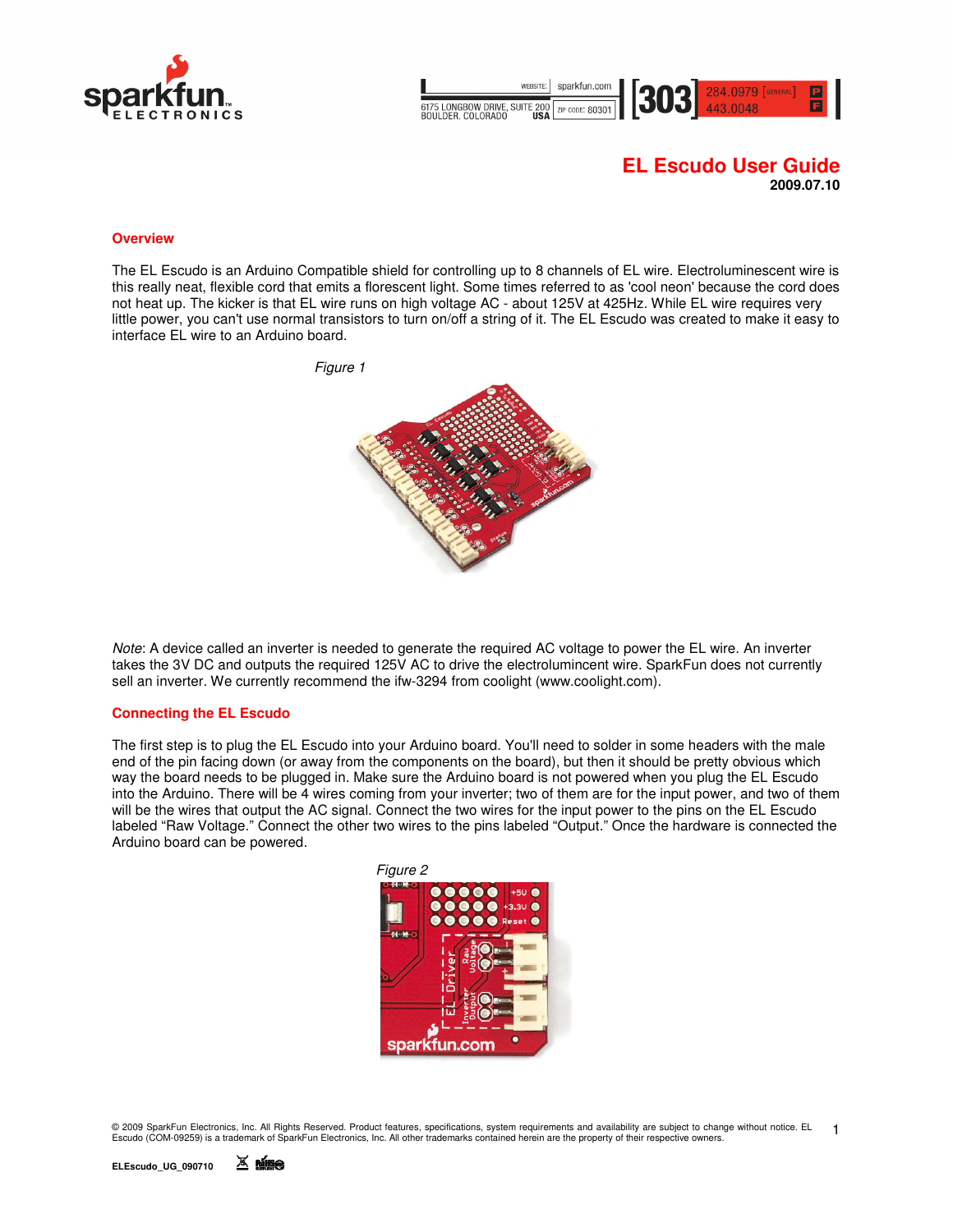



# **EL Escudo User Guide**

**2009.07.10** 

## **Using the EL Escudo Arduino Library**

SparkFun has created an EL Escudo Library for Arduino to make it easier to control the EL wire attached to the shield. Download the library from the EL Escudo product page and extract the contents of the zip file to the Hardware/Libraries subdirectory of your Arduino directory. Once you've extracted the library reload Arduino (If you have Arduino open, close it and then start it again). Now if you go to Sketch->Import Library in Arduino the EL\_Escudo library should be available. Also, if you go to File->Sketchbook->Examples->Library-EL\_Escudo you should see two example sketches that will show you how to use the library. Below is a list of the functions and what they do:

#### Figure 3

| <b>Function Name:</b> | on                                                                                                                                             | Inputs: | <b>Char Channel</b> |
|-----------------------|------------------------------------------------------------------------------------------------------------------------------------------------|---------|---------------------|
| Description:          | Turns the specified EL channel on. (Keep in mind that only two EL channels can be on<br>at the same time unless the 'all on' function is used) |         |                     |
| Example:              | ELon(A);                                                                                                                                       |         |                     |

#### Figure 4

| I Function Name: | off                                 | Inputs: | <b>Char Channel</b> |
|------------------|-------------------------------------|---------|---------------------|
| Description:     | Turns the specified EL channel off. |         |                     |
| Example:         | EL.off(C);                          |         |                     |

#### Figure 5

| <b>Function Name:</b> | all on                                                         | Inputs: | None |
|-----------------------|----------------------------------------------------------------|---------|------|
| Description:          | Uses pulse width modulation to turn all of the EL channels on. |         |      |
| Example:              | EL.alI on();                                                   |         |      |

#### Figure 6

| <b>Function Name:</b> | all off                           | Inputs: | None |
|-----------------------|-----------------------------------|---------|------|
| Description:          | Turns all of the EL channels off. |         |      |
| Example:              | $EL.alL$ off();                   |         |      |

#### Figure 7

| <b>Function Name:</b> | fade in                                                                               | Inputs: | <b>Char Channel</b> |
|-----------------------|---------------------------------------------------------------------------------------|---------|---------------------|
| Description:          | Uses PWM to fade an EL channel on, rather than the "instant on" of the EL.on function |         |                     |
| Example:              | $EL$ fade in $(B)$ ;                                                                  |         |                     |

© 2009 SparkFun Electronics, Inc. All Rights Reserved. Product features, specifications, system requirements and availability are subject to change without notice. EL<br>Escudo (COM-09259) is a trademark of SparkFun Electroni 2